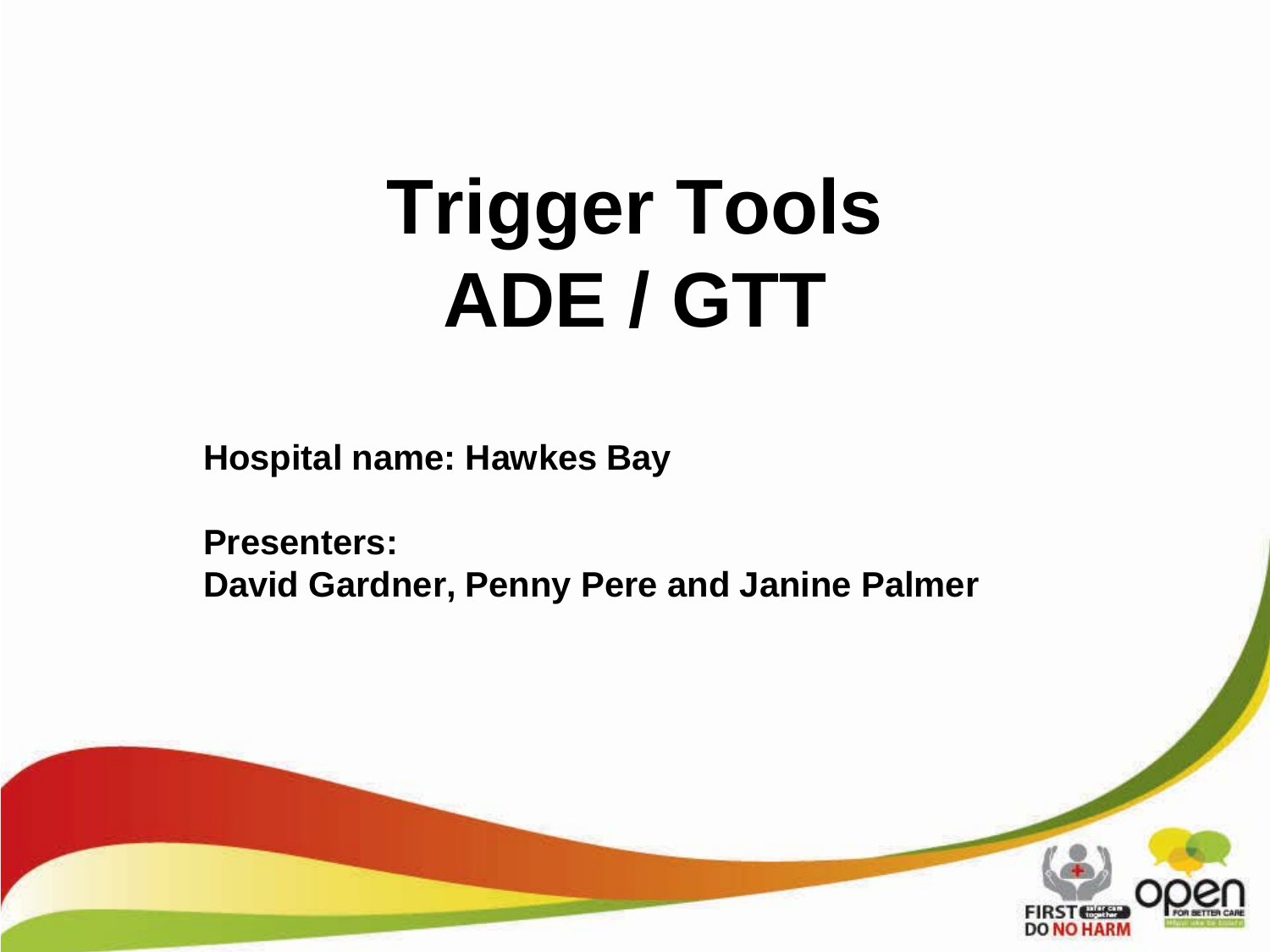#### **Your team**

Penny Pere, Service Improvement Manager, GTT Coordinator

John Gommans, Chief Medical Officer, Programme Sponsor

David Gardner, Physician

Ben Robertson, Pharmacist

Barb Ryan, Quality & Risk Coordinator

Sue Sinclair, Clinical Audit Coordinator

Mike Connolly, CNS Mental Health

Janine Palmer, CNS Renal

Alison Wallis, CNS Orthopaedics

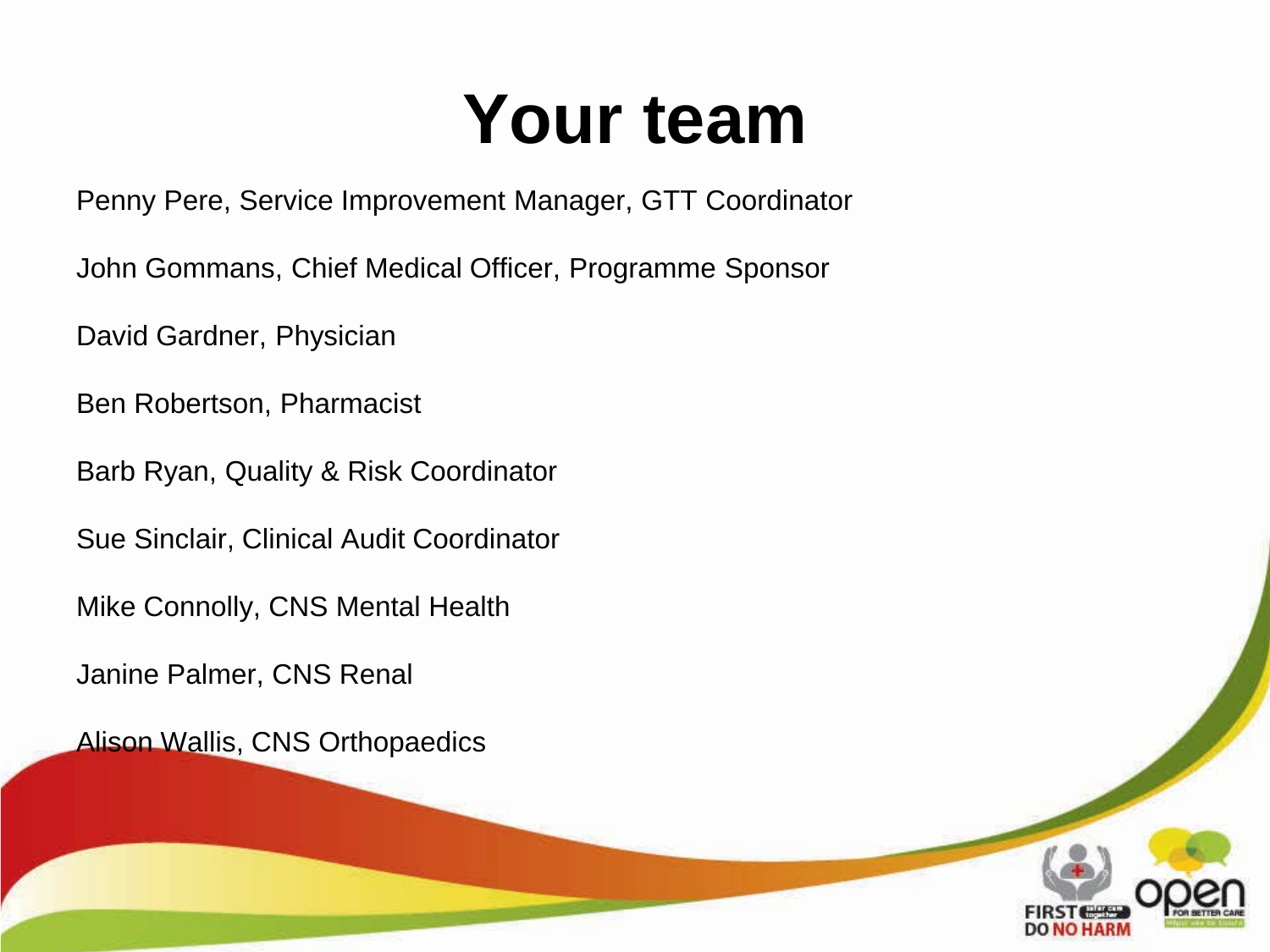#### **Themes so far**

- Medications caused 35% of events
- Opiates, NSAIDs, antibiotics and anticoagulants most common
- Delirium/confusion/over-sedation most common event
- Surgical infection, catheter related UTI, hospital acquired pneumonia the most common infections
- No clear trends within surgical module
- Large group of "other" events in surgical module
- Small number of E-I events
	- **Higher than expected rate of events present on admission**

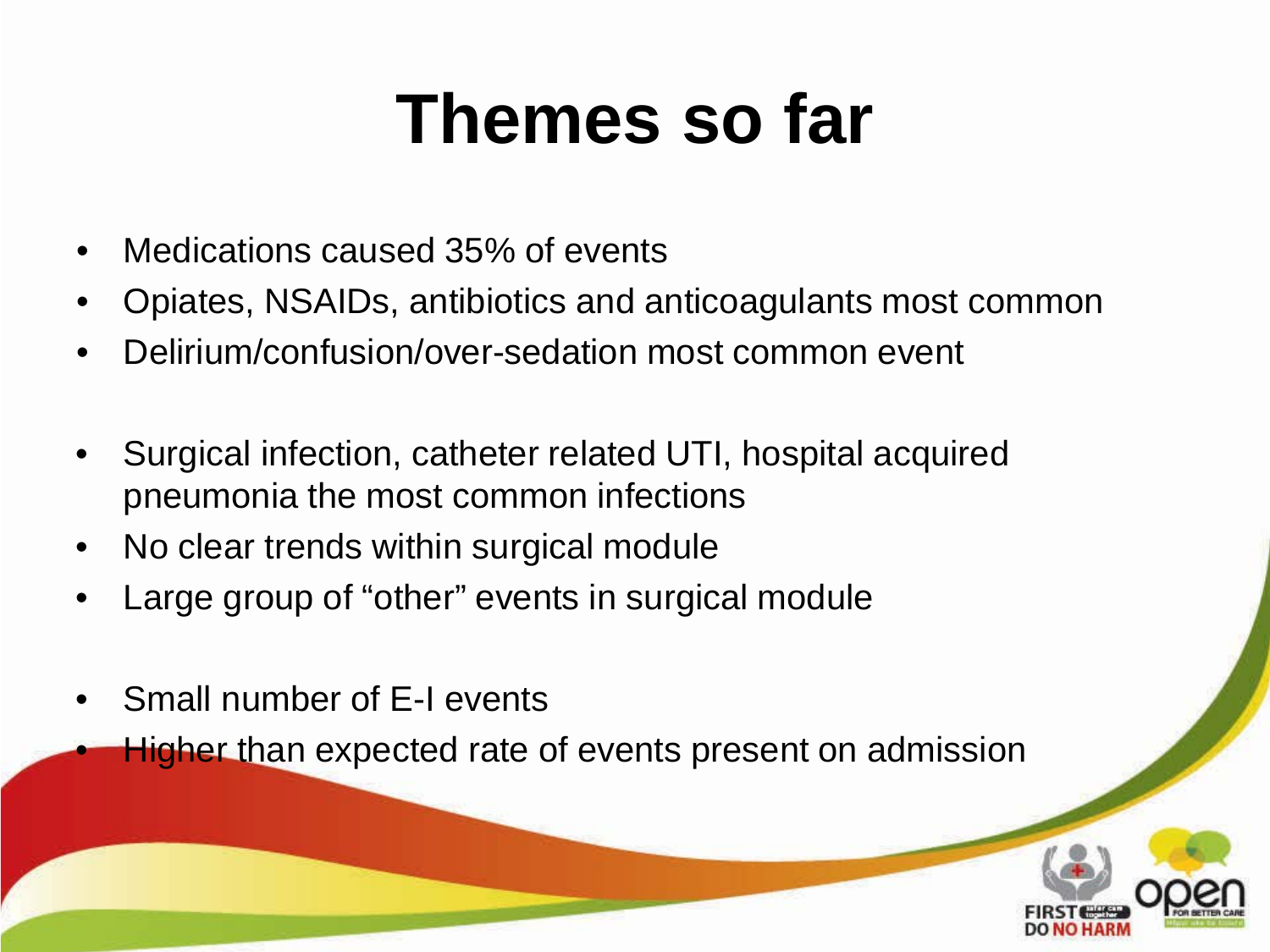## **Translating data into action**

- Events/100 admissions: 45
- Events/1000 bed days: 80
- Event categories:

Cycle 1 to 36 (late Jul 12 to early Jan 14)

| <b>Harm Category</b>               | <b>Adverse Events</b> |       |
|------------------------------------|-----------------------|-------|
| <b>Medication/IV Fluids</b>        | 56                    | 35%   |
| <b>Patient Care</b>                | 27                    | 17%   |
| <b>Hospital Acquired Infection</b> | 38                    | 24%   |
| <b>Surgery or Other Procedure</b>  | 37                    | 23%   |
| Other                              | $\mathcal{P}$         | $1\%$ |
| <b>Total</b>                       | 160                   |       |

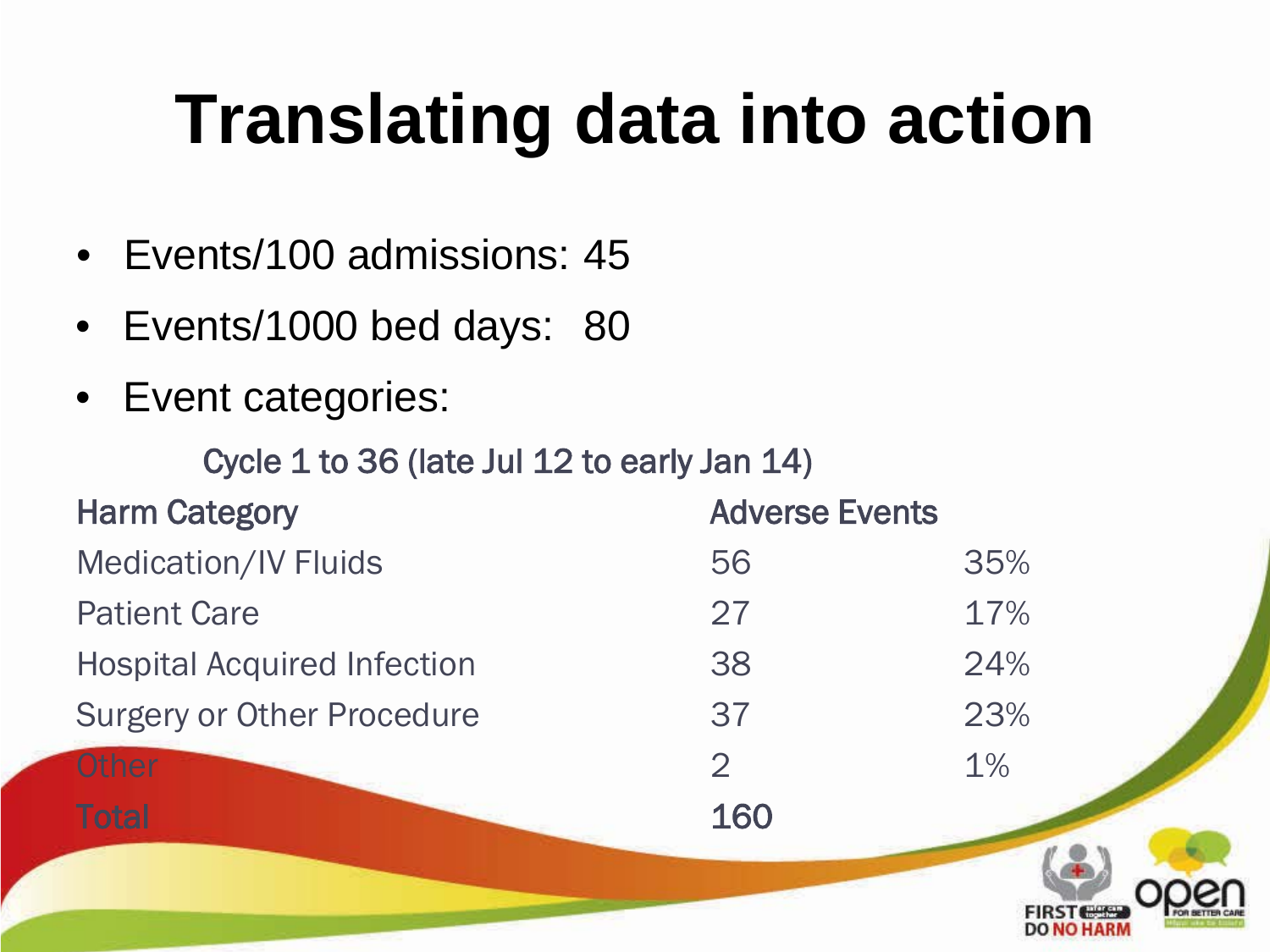## **Improvement opportunities identified / projects undertaken**

- Use of opiate analgesia on orthopaedic wards
- High rate of events prior to admission review with community services
- Significant number of urinary catheter infections and wound infections – look at need for IDC and cause for wound infections
- No projects undertaken
- Data presented at pharmacy meeting for further consideration
- **Data to be presented to Patient Safety and Advisory Group this** month

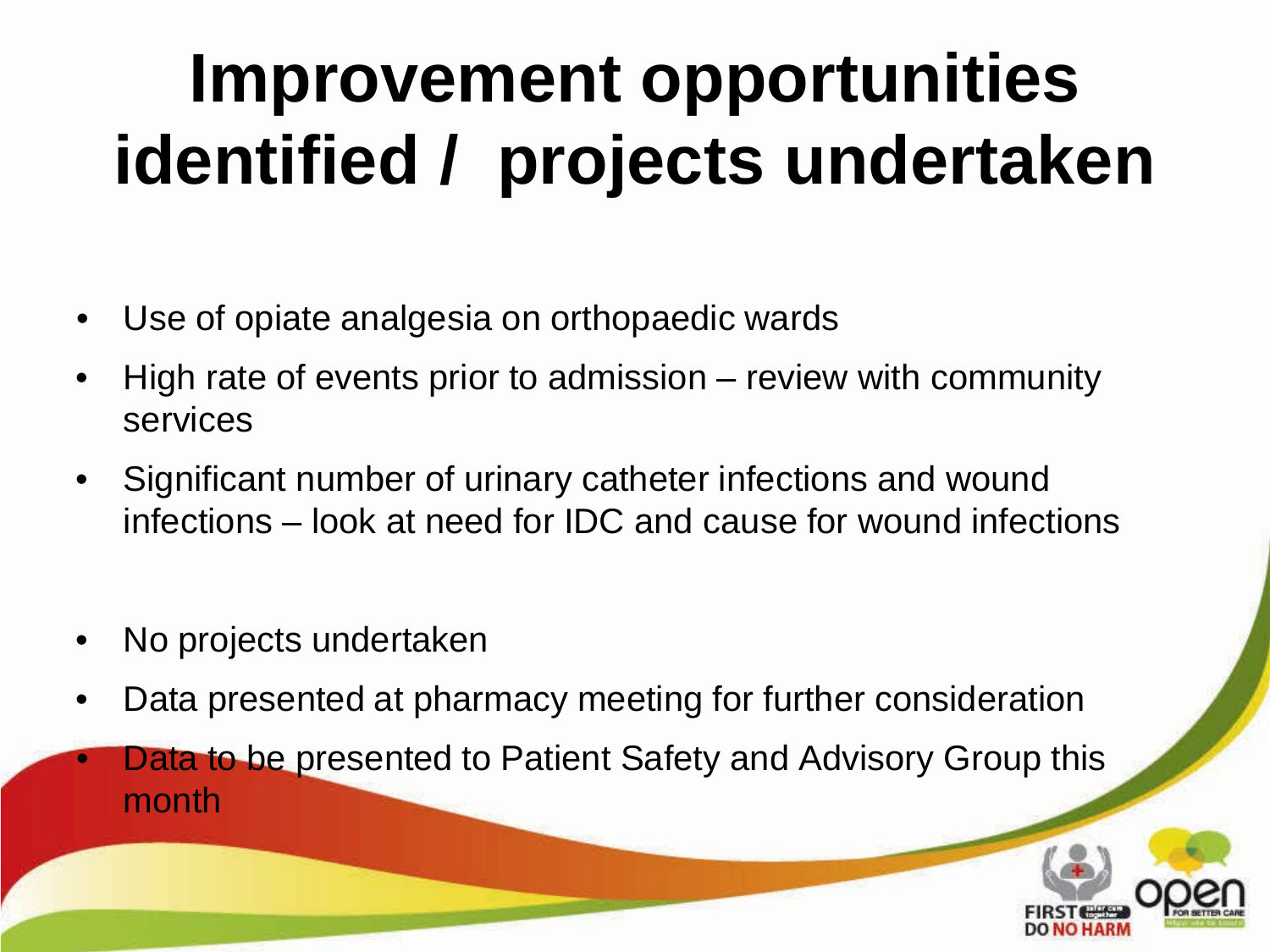# **Any challenges**

- Melbourne database
- Inaccurate tables/summaries produced by Excel programming
- Too much free text within database
- Time for note review and meetings
- Commitment to the process

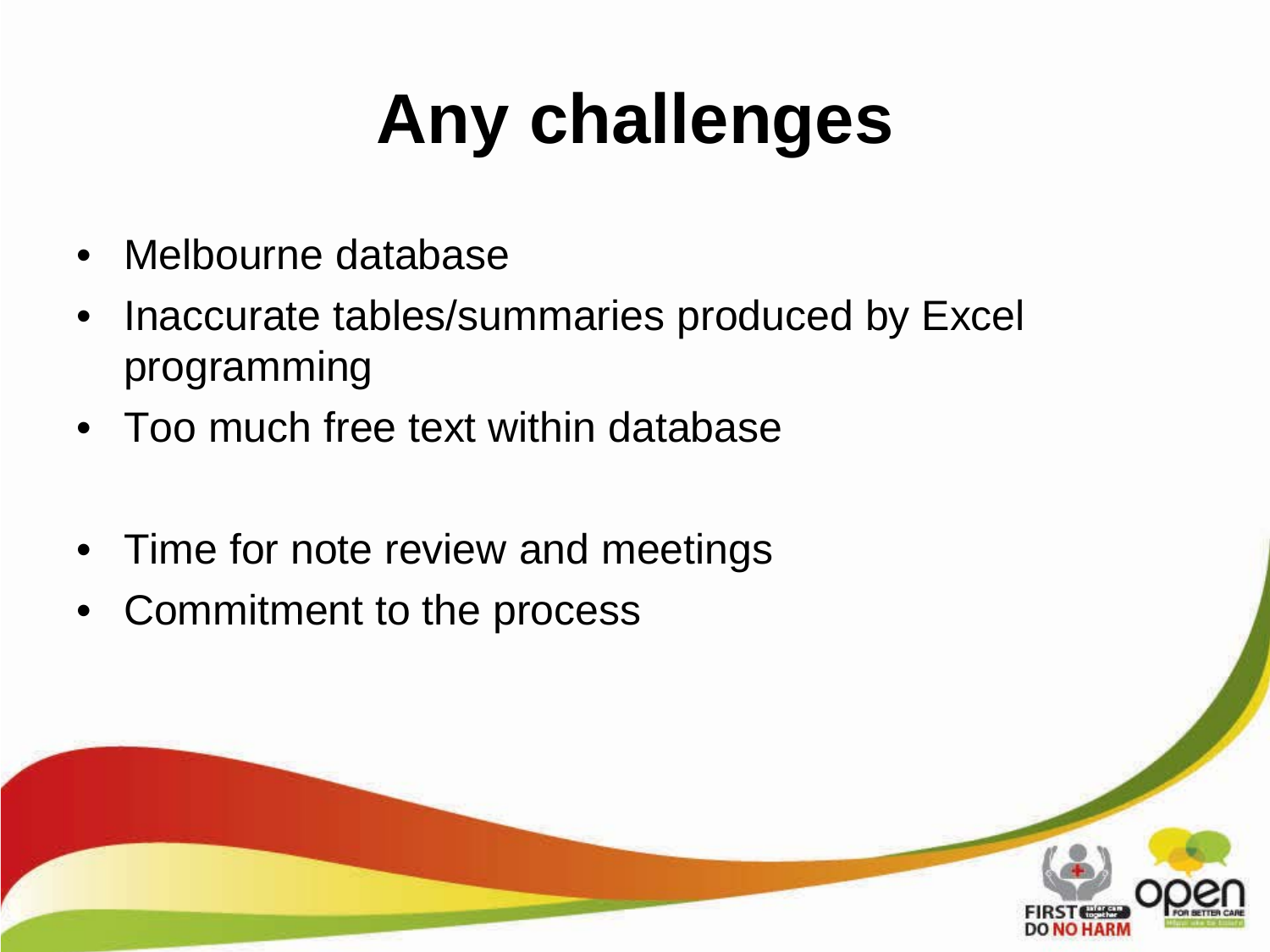#### **Lessons learnt**

- Put as much information into database as possible at time of data entry
- Start with a robust database

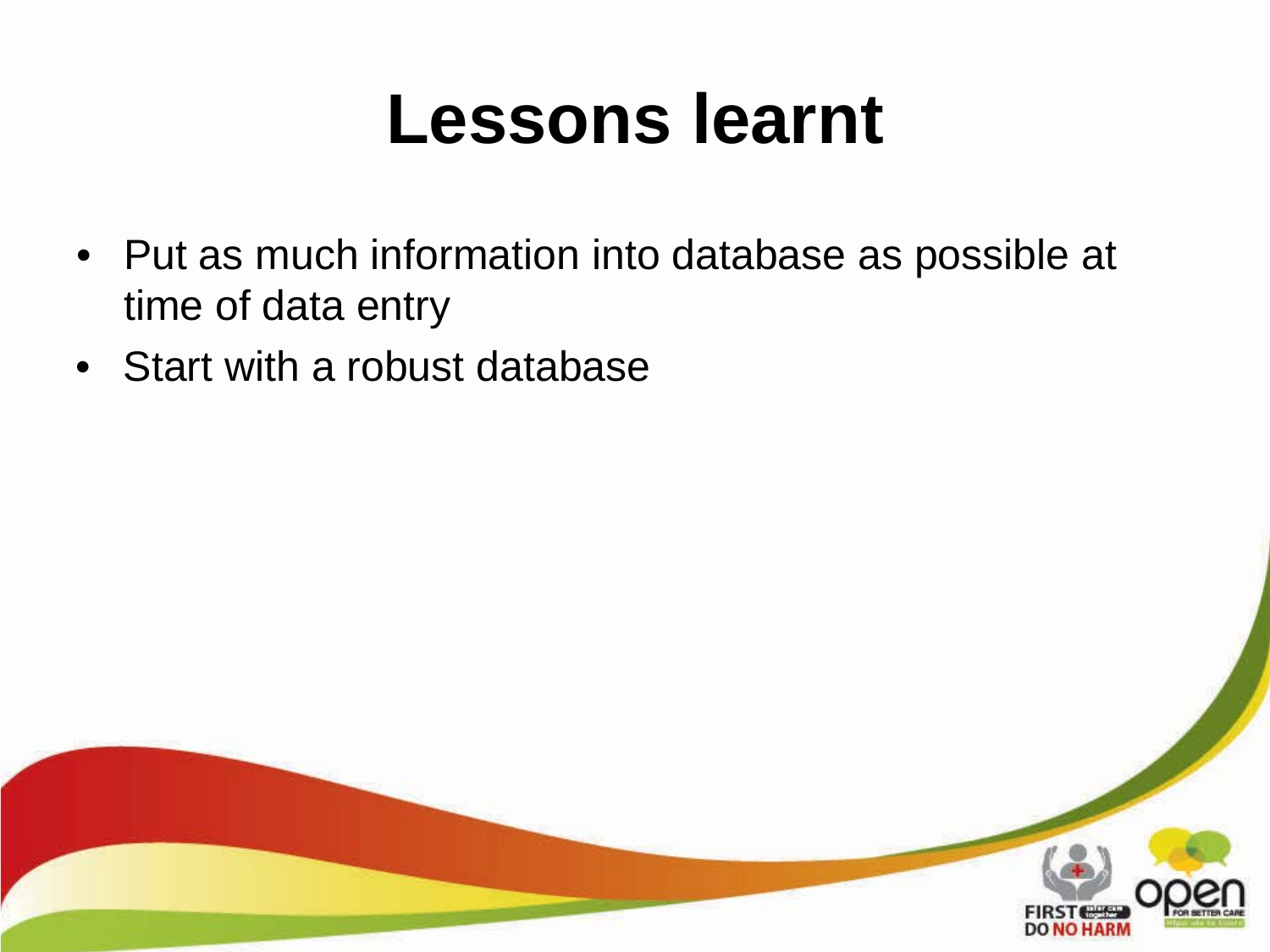# **Ideas for sharing**

- Good IT support with Excel guru
- Involve larger group within DHB early on for support
- Have a good number of multidisciplinary staff for reviewing
- Set up local processes well ahead
- Training programme very helpful via Health Roundtable